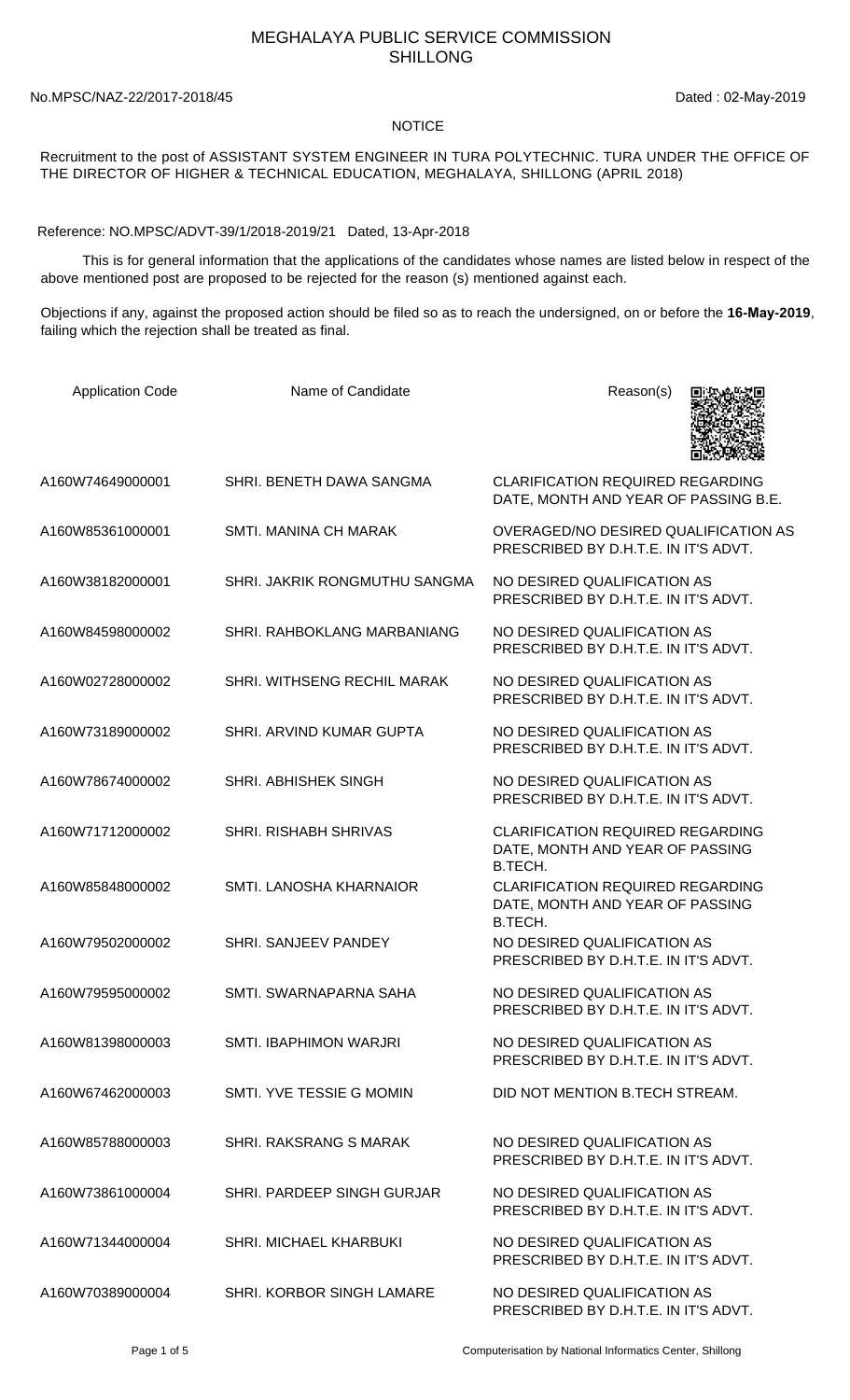

| A160W68973000004 | SMTI. CLAUDIA BADARISHA<br><b>KHARPURI</b>       | <b>CLARIFICATION REQUIRED REGARDING</b><br>DATE, MONTH AND YEAR OF PASSING<br>B.TECH.   |
|------------------|--------------------------------------------------|-----------------------------------------------------------------------------------------|
| A160W49541000004 | SHRI. RICHMOND LYNGDOH<br><b>MAWLONG</b>         | NO DESIRED QUALIFICATION AS<br>PRESCRIBED BY D.H.T.E. IN IT'S ADVT.                     |
| A160W66453000004 | SHRI. JESSEY FIELD G MOMIN                       | NO DESIRED QUALIFICATION AS<br>PRESCRIBED BY D.H.T.E. IN IT'S ADVT.                     |
| A160W82582000004 | SHRI. CHEAN SALSAN K MARAK                       | NO DESIRED QUALIFICATION AS<br>PRESCRIBED BY D.H.T.E. IN IT'S ADVT.                     |
| A160W14455000004 | SMTI. IBANYLLA LYNGDOH                           | OVERAGED/NO DESIRED QUALIFICATION AS<br>PRESCRIBED BY D.H.T.E. IN IT'S ADVT.            |
| A160W78732000004 | SHRI. HARDY RAKSRAM M MARAK                      | NO DESIRED QUALIFICATION AS<br>PRESCRIBED BY D.H.T.E. IN IT'S ADVT.                     |
| A160W65601000004 | SMTI. ALISHA SHYLLA                              | <b>CLARIFICATION REQUIRED REGARDING</b><br>DATE, MONTH AND YEAR OF PASSING<br>B.TECH.   |
| A160W18912000004 | <b>SHRI. RICKY RICHARDSON</b><br><b>SNAITANG</b> | NO DESIRED QUALIFICATION AS<br>PRESCRIBED BY D.H.T.E. IN IT'S ADVT.                     |
| A160W65876000004 | SHRI. ASIMARCH N SANGMA                          | NO DESIRED QUALIFICATION AS<br>PRESCRIBED BY D.H.T.E. IN IT'S ADVT.                     |
| A160W65739000004 | SHRI. MECKSIN N SANGMA                           | NO DESIRED QUALIFICATION AS<br>PRESCRIBED BY D.H.T.E. IN IT'S ADVT.                     |
| A160W81812000005 | SHRI. GREGORY KURBAH                             | <b>CLARIFICATION REQUIRED REGARDING</b><br>DATE, MONTH AND YEAR OF PASSING B.E.         |
| A160W38868000005 | SHRI. SHAH IMRAN AHMED                           | NO DESIRED QUALIFICATION AS<br>PRESCRIBED BY D.H.T.E. IN IT'S ADVT.                     |
| A160W38520000005 | SHRI. ME E SANKIYOO YOULISIS<br><b>PASSAH</b>    | DID NOT MENTION B.E STREAM.                                                             |
| A160W79833000005 | SHRI. OHIYOO PHAWA                               | NO DESIRED QUALIFICATION AS<br>PRESCRIBED BY D.H.T.E. IN IT'S ADVT.                     |
| A160W56238000006 | SMTI. DELICIA FAVILY PALA                        | NO DESIRED QUALIFICATION AS<br>PRESCRIBED BY D.H.T.E. IN IT'S ADVT.                     |
| A160W35685000006 | SHRI. VALERIAN PHRANGSNGI<br>LAMARE              | NO DESIRED QUALIFICATION AS<br>PRESCRIBED BY D.H.T.E. IN IT'S ADVT.                     |
| A160W51308000007 | SMTI. NOONMAY RANGSA MARAK                       | DID NOT MENTION B.E STREAM.                                                             |
| A160W37586000007 | SHRI. JAAN W MOMIN                               | NO DESIRED QUALIFICATION AS<br>PRESCRIBED BY D.H.T.E. IN IT'S ADVT.                     |
| A160W12749000007 | SHRI. WALNANG CH MOMIN                           | NO DESIRED QUALIFICATION AS<br>PRESCRIBED BY D.H.T.E. IN IT'S ADVT.                     |
| A160W50548000007 | <b>SHRI. AMOS BORTIEW</b>                        | DID NOT MENTION B.TECH STREAM.                                                          |
| A160W47783000007 | SHRI. MARVEEN RANGSLANG                          | <b>CLARIFICATION REQUIRED REGARDING</b><br>DATE, MONTH AND YEAR OF PASSING              |
| A160W76831000007 | SHRI. KETAN MEHTA                                | B.TECH.<br>OVERAGED/NO DESIRED QUALIFICATION AS<br>PRESCRIBED BY D.H.T.E. IN IT'S ADVT. |
| A160W03843000007 | <b>SHRI. YARMIKY SHILLA</b>                      | <b>OVERAGED</b>                                                                         |
| A160W52258000008 | SHRI. TENGSRANG BOLWARI<br><b>MARAK</b>          | OVERAGED/NO DESIRED QUALIFICATION AS<br>PRESCRIBED BY D.H.T.E. IN IT'S ADVT.            |

Page 2 of 5 Computerisation by National Informatics Center, Shillong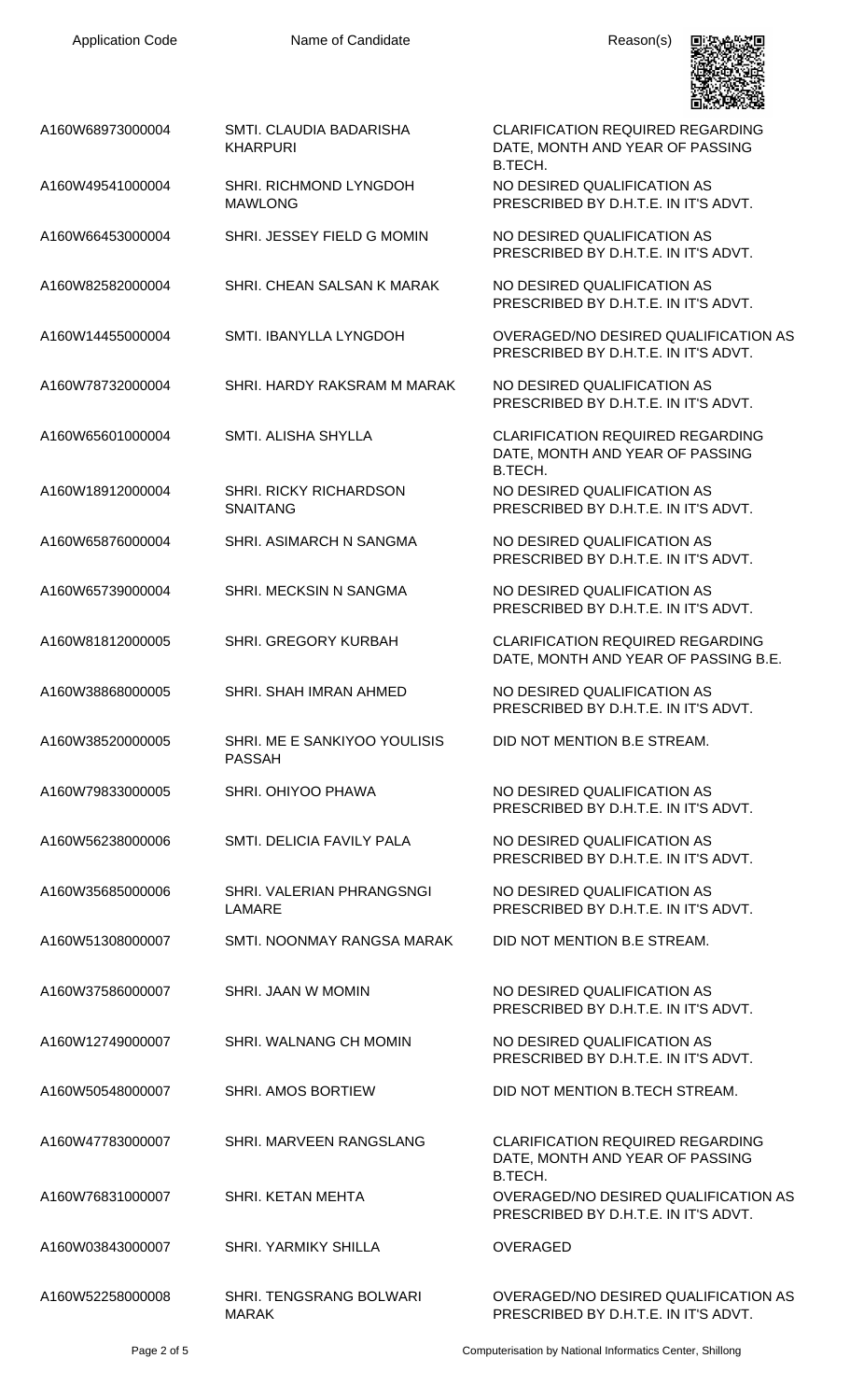| A160W67616000008 | <b>SMTI. DEEPA HAJONG</b>                        | NO DESIRED QUALIFICATION AS<br>PRESCRIBED BY D.H.T.E. IN IT'S ADVT.             |
|------------------|--------------------------------------------------|---------------------------------------------------------------------------------|
| A160W67162000008 | SHRI. JHONY D SHIRA                              | <b>CLARIFICATION REQUIRED REGARDING</b><br>DATE, MONTH AND YEAR OF PASSING B.E. |
| A160W11260000008 | <b>SMTI. ESILDA ROYWAN</b>                       | DID NOT MENTION B.E STREAM.                                                     |
| A160W35671000008 | SHRI. HAMARBABIANG DKHAR                         | NO DESIRED QUALIFICATION AS<br>PRESCRIBED BY D.H.T.E. IN IT'S ADVT.             |
| A160W47030000008 | <b>SHRI. SALGRIK ARENGH</b>                      | NO DESIRED QUALIFICATION AS<br>PRESCRIBED BY D.H.T.E. IN IT'S ADVT.             |
| A160W52561000008 | SHRI. NOVEMSON A MARAK                           | NO DESIRED QUALIFICATION AS<br>PRESCRIBED BY D.H.T.E. IN IT'S ADVT.             |
| A160W67682000009 | SMTI. DILCHINA JASINGKHOR<br><b>MARAK</b>        | NO DESIRED QUALIFICATION AS<br>PRESCRIBED BY D.H.T.E. IN IT'S ADVT.             |
| A160W39249000009 | SHRI. COSTARLAND LYNGDOH                         | NO DESIRED QUALIFICATION AS<br>PRESCRIBED BY D.H.T.E. IN IT'S ADVT.             |
| A160W64598000009 | SHRI. SATISH KUMAR SINGH                         | NO DESIRED QUALIFICATION AS<br>PRESCRIBED BY D.H.T.E. IN IT'S ADVT.             |
| A160W39171000009 | SHRI. RENNER P MARAK                             | NO DESIRED QUALIFICATION AS<br>PRESCRIBED BY D.H.T.E. IN IT'S ADVT.             |
| A160W06268000009 | <b>SHRI. SAIROS STAR JYRWA</b>                   | NO DESIRED QUALIFICATION AS<br>PRESCRIBED BY D.H.T.E. IN IT'S ADVT.             |
| A160W78787000010 | SMTI. SALRINGRA CH MOMIN                         | <b>CLARIFICATION REQUIRED REGARDING</b><br>DATE, MONTH AND YEAR OF PASSING B.E. |
| A160W80717000010 | SHRI. BYNTALANG SYNTENG<br><b>NONGDHAR</b>       | NO DESIRED QUALIFICATION AS<br>PRESCRIBED BY D.H.T.E. IN IT'S ADVT.             |
| A160W36219000011 | SHRI. WANMIKITBOK SIANGSHAI                      | NO DESIRED QUALIFICATION AS<br>PRESCRIBED BY D.H.T.E. IN IT'S ADVT.             |
| A160W66087000011 | <b>SHRI. PLATO LALOO</b>                         | NO DESIRED QUALIFICATION AS<br>PRESCRIBED BY D.H.T.E. IN IT'S ADVT.             |
| A160W11415000012 | <b>SHRI. PYNHUNLANG MYLLIEM</b><br><b>UMLONG</b> | NO DESIRED QUALIFICATION AS<br>PRESCRIBED BY D.H.T.E. IN IT'S ADVT.             |
| A160W04671000012 | SHRI. RONENDRO CH MARAK                          | NO DESIRED QUALIFICATION AS<br>PRESCRIBED BY D.H.T.E. IN IT'S ADVT.             |
| A160W07497000012 | SHRI. KEVINSON MAWLONG                           | DID NOT MENTION B.TECH STREAM.                                                  |
| A160W14301000012 | SHRI. GEORGE BOLDAK SANGMA                       | NO DESIRED QUALIFICATION AS<br>PRESCRIBED BY D.H.T.E. IN IT'S ADVT.             |
| A160W16666000012 | SHRI. FREDERICK NONGRUM                          | NO DESIRED QUALIFICATION AS<br>PRESCRIBED BY D.H.T.E. IN IT'S ADVT.             |
| A160W18025000012 | SHRI. CHINGCHANG R SANGMA                        | DID NOT MENTION B.E STREAM.                                                     |
| A160W11240000012 | SMTI, WANBHALIN KHONGTHAW                        | NO DESIRED QUALIFICATION AS<br>PRESCRIBED BY D.H.T.E. IN IT'S ADVT.             |
| A160W14927000013 | SHRI. GARY VICTOR ROPMAY                         | NO DESIRED QUALIFICATION AS<br>PRESCRIBED BY D.H.T.E. IN IT'S ADVT.             |
| A160W35095000013 | SMTI, GRIKCHIRA CH, MARAK                        | DID NOT MENTION B.E STREAM.                                                     |

Application Code **Name of Candidate Name of Candidate** Reason(s)

**男女の女子**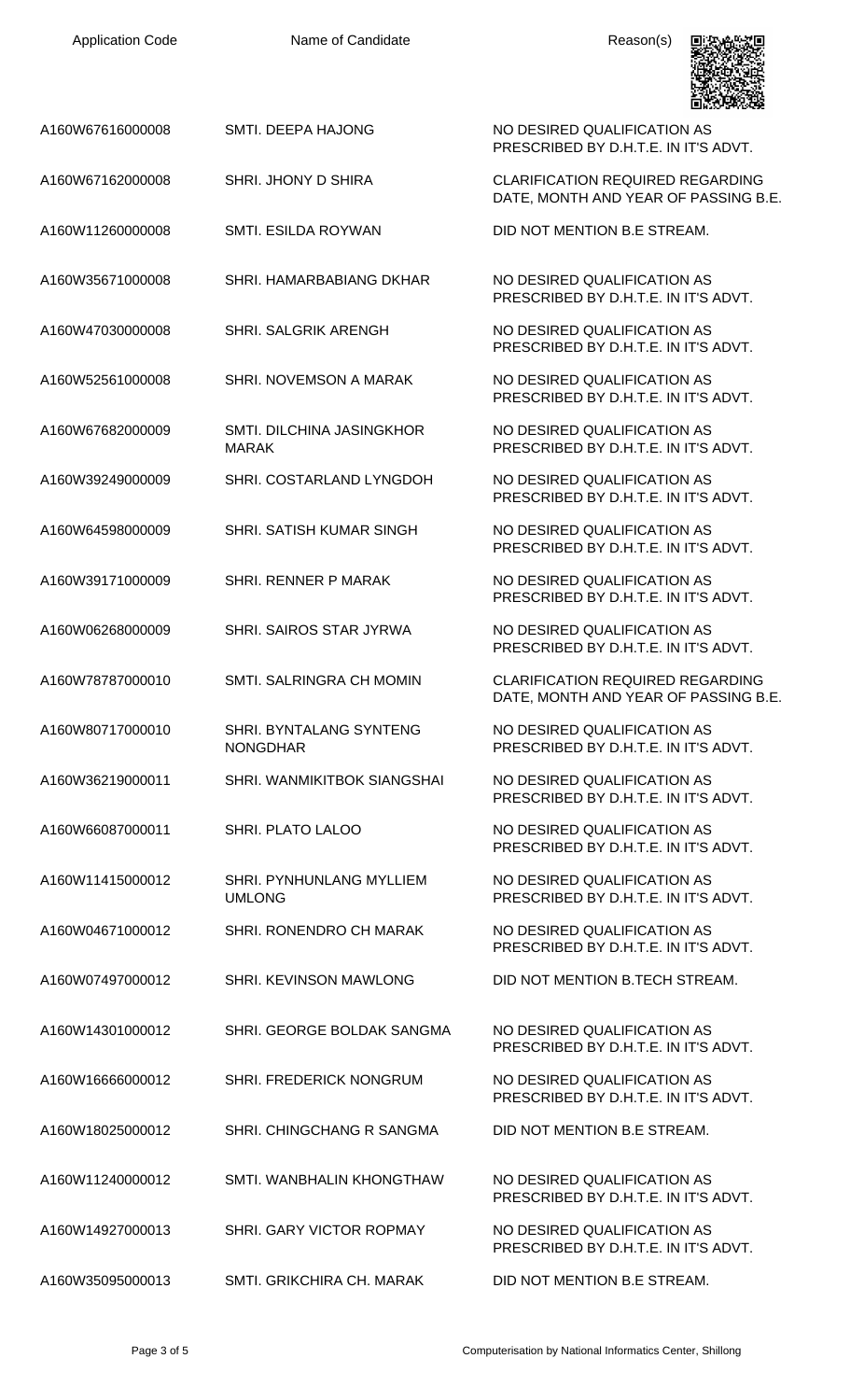| <b>Application Code</b> | Name of Candidate                             | Reason(s)                                                                             |
|-------------------------|-----------------------------------------------|---------------------------------------------------------------------------------------|
| A160W54088000014        | SHRI. MARDEIWEI HINGE                         | NO DESIRED QUALIFICATION AS<br>PRESCRIBED BY D.H.T.E. IN IT'S ADVT.                   |
| A160W35973000014        | SMTI. JEDIDAIAH PHAWA                         | NO DESIRED QUALIFICATION AS<br>PRESCRIBED BY D.H.T.E. IN IT'S ADVT.                   |
| A160W13581000014        | SHRI. JESTER KHONGLAH                         | NO DESIRED QUALIFICATION AS<br>PRESCRIBED BY D.H.T.E. IN IT'S ADVT.                   |
| A160W85135000014        | SHRI. DAMONLANG KHARSATI<br><b>KHARSATI</b>   | <b>CLARIFICATION REQUIRED REGARDING</b><br>DATE, MONTH AND YEAR OF PASSING<br>B.TECH. |
| A160W19493000015        | <b>SHRI. SYNSHAI JANA</b>                     | NO DESIRED QUALIFICATION AS<br>PRESCRIBED BY D.H.T.E. IN IT'S ADVT.                   |
| A160W17904000015        | <b>SHRI, HOWNI SAMAN WANN</b>                 | NO DESIRED QUALIFICATION AS<br>PRESCRIBED BY D.H.T.E. IN IT'S ADVT.                   |
| A160W36828000015        | SHRI. CHENANG M MARAK                         | <b>CLARIFICATION REQUIRED REGARDING</b><br>DATE, MONTH AND YEAR OF PASSING B.E.       |
| A160W32122000016        | <b>SHRI. CHINAR LYTAN</b>                     | DID NOT MENTION B.E STREAM.                                                           |
| A160W39790000016        | SHRI. NATHANIEL LYNGDOH                       | <b>CLARIFICATION REQUIRED REGARDING</b><br>DATE, MONTH AND YEAR OF PASSING<br>B.TECH. |
| A160W11921000016        | SMTI. TASIME MANDA SANGMA                     | DID NOT MENTION B.E STREAM.                                                           |
| A160W38226000017        | SHRI. ARBORESCEN SHULLAI                      | NO DESIRED QUALIFICATION AS<br>PRESCRIBED BY D.H.T.E. IN IT'S ADVT.                   |
| A160W36284000017        | <b>SHRI. JAKRIK B SANGMA</b>                  | NO DESIRED QUALIFICATION AS<br>PRESCRIBED BY D.H.T.E. IN IT'S ADVT.                   |
| A160W00245000017        | SHRI. SHANBORLANGSTARFIELD K<br><b>DEWSAW</b> | NO DESIRED QUALIFICATION AS<br>PRESCRIBED BY D.H.T.E. IN IT'S ADVT.                   |
| A160W11375000018        | SHRI. MOVINGSTAR NAMSAW                       | NO DESIRED QUALIFICATION AS<br>PRESCRIBED BY D.H.T.E. IN IT'S ADVT.                   |
| A160W35136000018        | <b>SMTI. HEINI WANROI SUNGOH</b>              | NO DESIRED QUALIFICATION AS<br>PRESCRIBED BY D.H.T.E. IN IT'S ADVT.                   |
| A160W05944000018        | <b>SHRI. BASAN R MARAK</b>                    | NO DESIRED QUALIFICATION AS<br>PRESCRIBED BY D.H.T.E. IN IT'S ADVT.                   |
| A160W07408000019        | SMTI. PHERNAKI WAHLANG                        | NO DESIRED QUALIFICATION AS<br>PRESCRIBED BY D.H.T.E. IN IT'S ADVT.                   |
| A160W08981000019        | SHRI. CHENGRANG R MARAK                       | <b>CLARIFICATION REQUIRED REGARDING</b><br>DATE, MONTH AND YEAR OF PASSING<br>B.TECH. |
| A160W21282000019        | SHRI. PHILEMON D SANGMA                       | NO DESIRED QUALIFICATION AS<br>PRESCRIBED BY D.H.T.E. IN IT'S ADVT.                   |
| A160W02991000019        | SMTI. BATTY BLUE SWER                         | NO DESIRED QUALIFICATION AS<br>PRESCRIBED BY D.H.T.E. IN IT'S ADVT.                   |
| A160W67339000025        | SHRI. TEDIUS A SANGMA                         | NO DESIRED QUALIFICATION AS<br>PRESCRIBED BY D.H.T.E. IN IT'S ADVT.                   |
| A160W00511000026        | SHRI, KYNSAIBORLANG KHARBANI                  | NO DESIRED QUALIFICATION AS<br>PRESCRIBED BY D.H.T.E. IN IT'S ADVT.                   |
| A160W80931000026        | <b>SHRI, PANKAJ CHOUDHARY</b>                 | NO DESIRED QUALIFICATION AS<br>PRESCRIBED BY D.H.T.E. IN IT'S ADVT.                   |
| A160W13222000027        | SHRI. MANGKARA DEWKHAID                       | NO DESIRED QUALIFICATION AS<br>PRESCRIBED BY D.H.T.E. IN IT'S ADVT.                   |

Page 4 of 5 Computerisation by National Informatics Center, Shillong